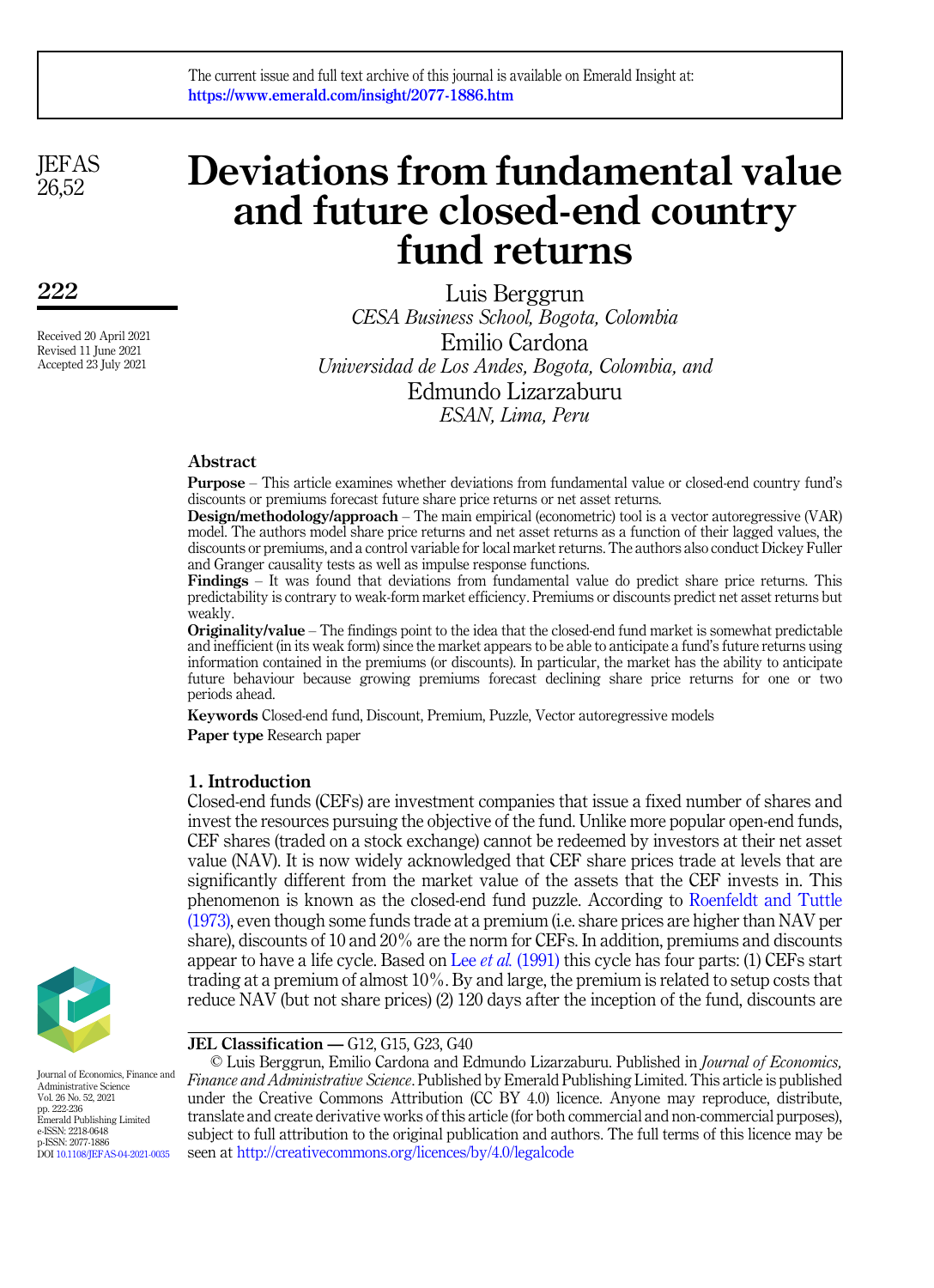close to 10%. From this moment on, discounts are more likely to occur than premiums (3) discounts are subject to great variability in time and (4) in a merger, liquidation or conversion of the CEF to an open-end fund, discounts narrow and converge to zero.

Market inefficiency implies that market participants can obtain abnormal returns by exploiting return predictability based on past returns or other variables. The extant literature has shown the inefficiency of the CEF market because of the assets that the CEF invests in, and the CEF itself should trade at equivalent prices (following the law of one price). Furthermore, given that the CEF is nothing more than a portfolio of assets, discounts are a clear violation of the additivity concept that implies that in a perfect market, the value of a group of assets must equal the sum of the individual assets that belong to the group. In this document, we explore another type of market inefficiency, whether deviations from fundamental value (i.e. whether funds trade at a discount or premium) can forecast future CEF returns. This would be a clear violation of market efficiency in its weak form ([Fama, 1970](#page-12-2)).

This study focuses on a specific type of closed-end fund. We concentrate on closed-end country funds that invest in a single country. Among the different types of CEFs in the USA (municipal bond, taxable US bond, diversified US equity, sector and speciality, global and international, and single-country funds), single country funds are possibly more subject to systematic or non-systematic risk, noise trading and considerable information asymmetries. These three features make our study more interesting and justify our sample choice.

#### 2. Literature review

Several papers have analysed the *closed-end fund puzzle* and put forward alternative explanations for the presence of discounts or premiums. The most common explanations are related to rational and behavioural factors.

Some studies support the rational explanation of market segmentation as a determinant of CEF premiums or discounts. [Kim and Song \(2010\)](#page-12-3) find that the higher the investment barriers [both direct and indirect (e.g. political risk)] that foreign investors face, the higher the premium of closed-end country funds that trade in the USA. This positive relationship supports the idea that investors derive diversification gains when trading in CEFs (and thus are willing to pay share prices that exceed NAVs), and that CEFs are a way to bypass investment restrictions in the funds' local or target markets [\[1\]](#page-11-0). [Davies](#page-12-4) *et al.* (2017) find a different effect of market segmentation on CEF prices and NAVs. They use a time-varying measure of market segmentation for the UK-traded closed-end country funds (that invest in emerging markets) and report that direct barriers to foreign investors are *negatively* related to both closed-end fund price and NAV returns. Overall, both NAV and prices tend to decline after the enforcement of barriers possibly due to the expectation of lower capital flows directed towards the segmented (country) market.

[Davies](#page-12-5) *et al.* (2013) examine another rational explanation related to illiquidity. They study the impact of both fund and country illiquidity on the premium of UK closed-end country funds. Using a sample of funds that invest in either developed or developing markets, they find that fund illiquidity is not significant in explaining the premium (after considering several control variables). Interestingly, they also document that the premium and country illiquidity are positively related indicating that increasing (country) illiquidity augments the premium. This positive relationship implies that investors are willing to pay more for foreign markets that are deemed more illiquid but offer more upside potential.

An additional rational explanation to CEF discounts or premiums is related to the extent of arbitrage activity. Lee *et al.* [\(1990\)](#page-12-6) analyse the two strategies an arbitrageur can implement when the CEF trades at a premium or discount. If the CEF trades at a premium, the arbitrageur can sell the fund short and go long on the underlying portfolio. In countries with

Closed-end country fund returns

223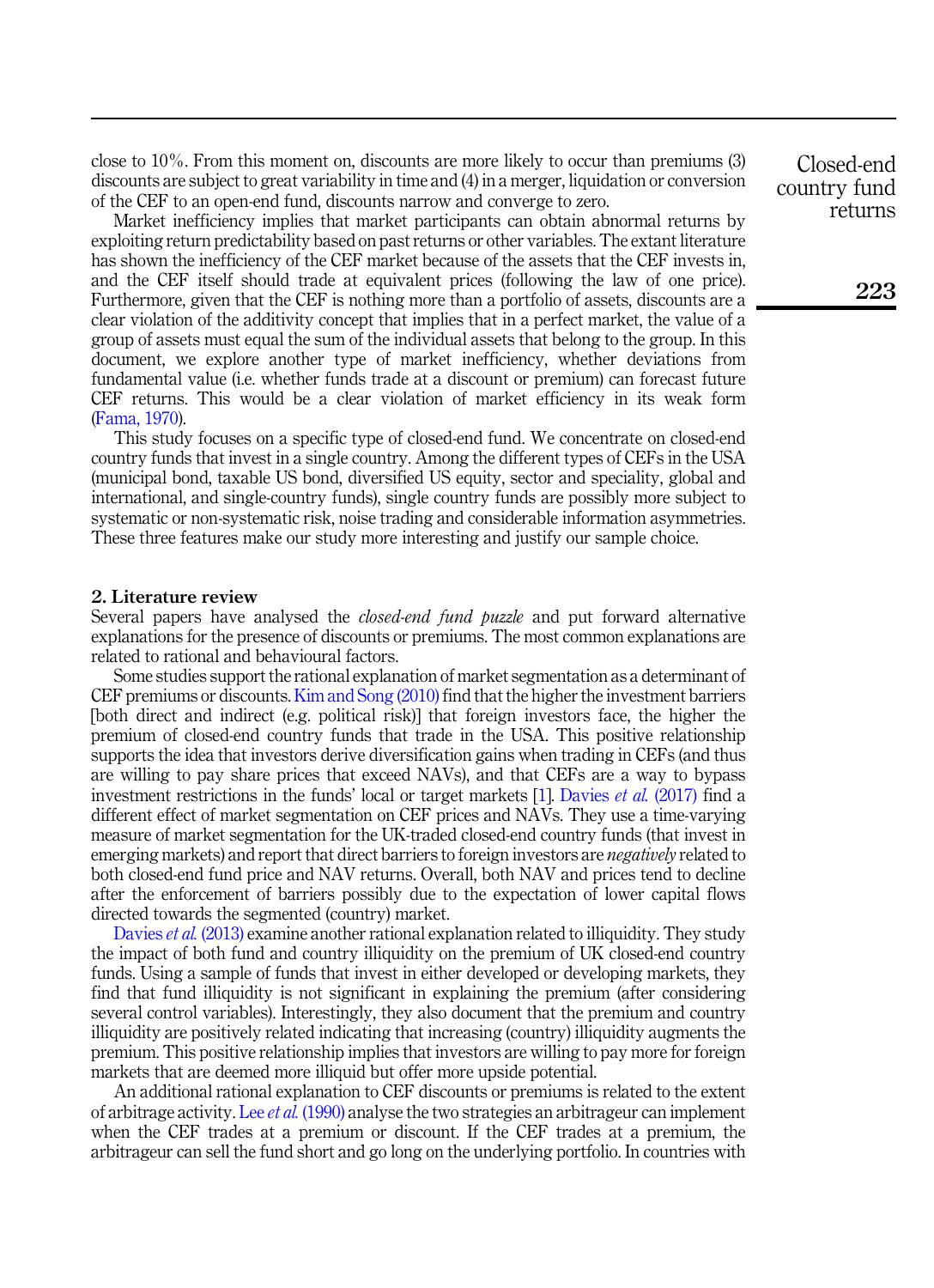restricted or segmented markets, this strategy is difficult and costly, and thus deviations from intrinsic value may be justifiable from a rational point of view. If the CEF trades at a discount, the strategy is straightforward: liquidate the fund or open-end it (so the discount vanishes). Nevertheless, taking over a fund is difficult given (among other reasons) the fierce resistance of fund managers. Yet, discounts may be justifiable from a rational perspective.

In more recent literature examining arbitrage and deviations from fundamental value, [Alexander and Peterson \(2017\)](#page-12-7) find evidence that is consistent with an efficient market in which short-selling activity occurs often in the CEF market. Interestingly, short-selling occurs for funds that trade at a premium and even at a discount. Furthermore, premia and discounts tend to revert to fundamental values consistent with the idea that investors push prices towards equilibrium levels (e.g. premiums decline over the next five days after shortselling activities increase).

On the other hand, a behavioural explanation for the premiums or discounts in the CEF market is related to the presence of non-informed (or "noise") investors that create an additional risk for rational (or fundamental) investors. The idea is that this risk (or noise trader risk) commands a price and could be a plausible explanation for the difference between NAV and share prices.

Lee *et al.* [\(1991\)](#page-12-1) argue that irrational investors are more prevalent in the ownership of CEFs than in the ownership of the underlying assets of the funds. When irrational investors become pessimistic about the future, the market value of the CEF dwindles (below NAV), and prevents rational investors from buying the fund (at discount prices) due to noise trader risk.[Thaler \(2016\)](#page-12-8) explains a case of noise trading in which irrational behaviour ends up affecting prices in the CEF market and creates a wedge between prices and intrinsic value. The Cuba CEF (the fund did not own Cuban stocks but US and Mexican equities) used to trade at a 10–15% discount to NAV. On December 18, 2014, share prices rose (so the fund started trading at a 70% premium, while NAV remained the same) after US President Obama lifted commercial restrictions on Cuba. Even though NAV remained constant, the (irrelevant) news of a change in US policy affected CEF prices. Even more puzzling was the fact that the premium lasted for several months.

#### 3. Method

#### *3.1 Data*

We use monthly data in US dollars of 29 CEFs that invest in developed and emerging markets. These 29 funds trade in the USA and UK. We chose these two countries since funds trading in the US and UK had the most complete information. To be able to control by region we decided to include closed-end *country* funds given the fact that these funds invest either in one country or region. Historically, closed-end country funds have served as an instrument for investors to access foreign markets. [Table 1](#page-3-0) reveals that our CEFs invest in 12 countries. The country with the highest number of funds is Japan.

Our sample period spans from 1988 to 2010. We gathered information from the Closed-End Fund Association (CEFA) and Investec Bank and Asset Manager websites*.* We also collected information from Bloomberg. The two main variables of our study are RPX or the fund's share price return and RNAV is equal to returns based on NAV changes. Both share prices and NAVs are adjusted for dividends and splits. Moreover, returns are continuously compounded. RPX and RNAV are calculated as follows:

$$
RPX_t = ln\left(\frac{PX_t}{PX_{t-1}}\right)
$$
  

$$
RNAV_t = ln\left(\frac{NAV_t}{NAV_{t-1}}\right)
$$

**IEFAS** 26,52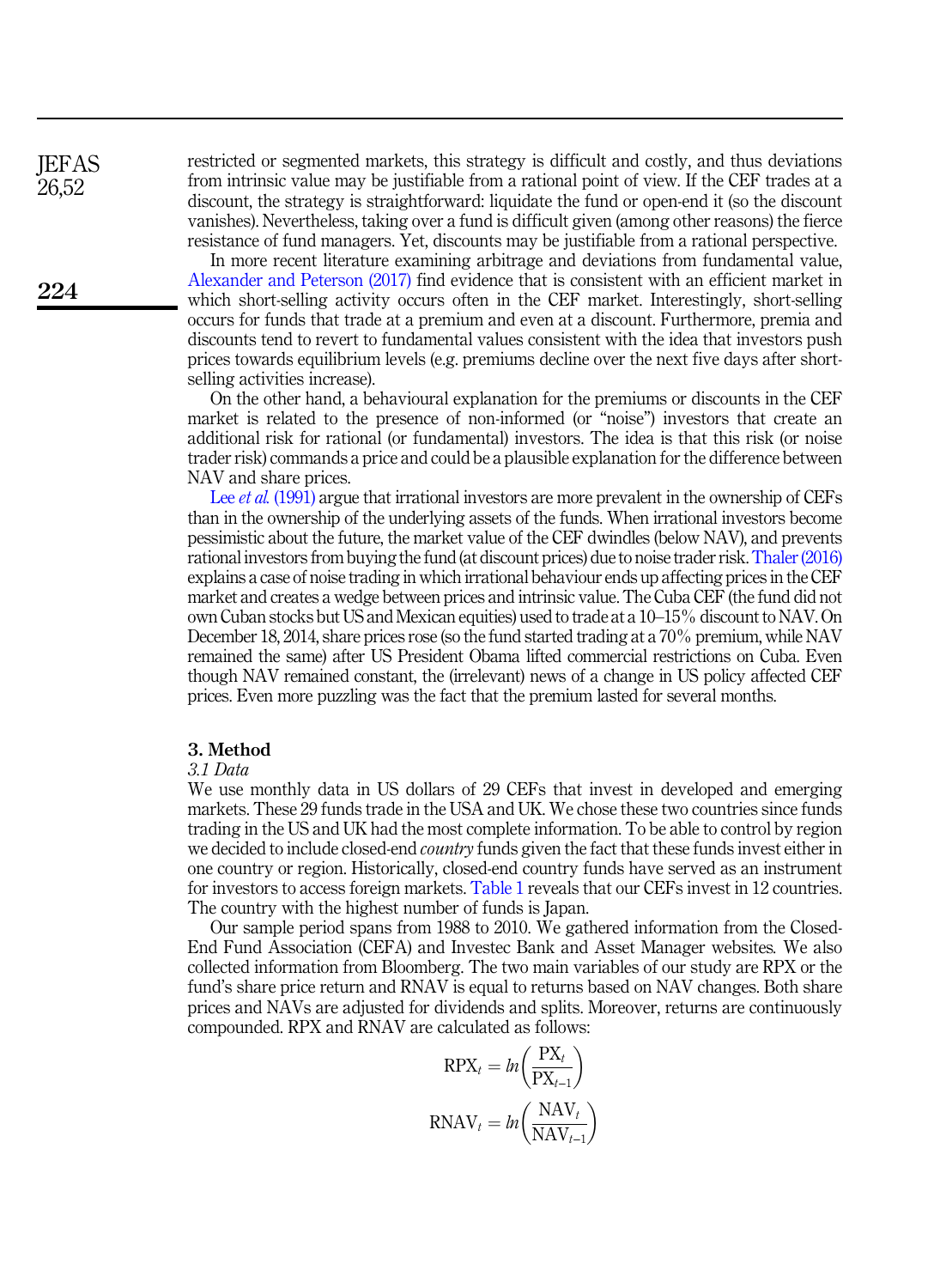<span id="page-3-0"></span>

| Ticker      | Name                                                                                                              | Country       | Index          | Closed-end<br>country fund |
|-------------|-------------------------------------------------------------------------------------------------------------------|---------------|----------------|----------------------------|
| AJG         | Atlantis Japan Growth Fund                                                                                        | Japan         | Nikkei 225     | returns                    |
| AJIT        | Aberdeen Japan Investment Trust Plc                                                                               | Japan         | Nikkei 225     |                            |
| <b>BGFD</b> | Baillie Gifford Japan Trust PLC                                                                                   | Japan         | Nikkei 225     |                            |
| <b>BGS</b>  | Baillie Gifford Shin Nippon                                                                                       | Japan         | Nikkei 225     |                            |
| CAF         | Morg Stan China A                                                                                                 | China         | Shanghai       |                            |
| <b>EEA</b>  | European Equity Fund                                                                                              | Germany       | DAX            | 225                        |
| FJV         | Fidelity Japanese Values PLC                                                                                      | Japan         | Nikkei 225     |                            |
| <b>GCH</b>  | Aberdeen Greater China                                                                                            | China         | Shanghai       |                            |
| GF          | New Germany Fund                                                                                                  | Germany       | DAX            |                            |
| IFF         | Morg Stan India Inv                                                                                               | India         | <b>Sensex</b>  |                            |
| <b>IFN</b>  | India Fund                                                                                                        | India         | <b>Sensex</b>  |                            |
| <b>ISL</b>  | Aberdeen Israel Fund                                                                                              | Israel        | <b>TASE</b>    |                            |
| JEQ         | Aberdeen Japan Equity                                                                                             | Japan         | Nikkei 225     |                            |
| JFJ         | JPMorgan Japanese Investment Trust                                                                                | Japan         | Nikkei 225     |                            |
| Ш           | <b>JPMorgan Indian Investment Trust</b>                                                                           | India         | <b>Sensex</b>  |                            |
| <b>JMC</b>  | <b>IPMorgan Chinese Investment Trust</b>                                                                          | China         | Shanghai       |                            |
| JOF         | Japan Small Cap                                                                                                   | Japan         | Nikkei 225     |                            |
| JPB         | <b>JPMorgan Brazil Investment Trust</b>                                                                           | <b>Brazil</b> | <b>Bovespa</b> |                            |
| JPS         | <b>JPMorgan Japan Smaller Companies Investment Trust</b>                                                          | Japan         | Nikkei 225     |                            |
| JRS         | <b>JPMorgan Russian Securities Plc</b>                                                                            | Russia        | <b>MOEX</b>    |                            |
| <b>MXF</b>  | Mexico Fund                                                                                                       | Mexico        | <b>IPC</b>     |                            |
| <b>NAIT</b> | The North American Income Trust plc                                                                               | <b>USA</b>    | S&P 500        |                            |
| NII         | New India Investment Trust Plc                                                                                    | India         | <b>Sensex</b>  |                            |
| <b>SGF</b>  | Aberdeen Singapore Fund                                                                                           | Singapore     | <b>STI</b>     |                            |
| SJG         | Schroder Japan Growth Fund                                                                                        | Japan         | Nikkei 225     |                            |
| TDF         | Templeton Dragon Fund                                                                                             | China         | Shanghai       |                            |
| <b>TRF</b>  | Templeton Russia & E Eur                                                                                          | Russia        | <b>MOEX</b>    |                            |
| <b>TWN</b>  | Taiwan Fund                                                                                                       | Taiwan        | <b>TAIEX</b>   |                            |
| <b>VNH</b>  | Vietnam Holding Limited                                                                                           | Vietnam       | <b>HNX</b>     |                            |
|             | <b>Note(s):</b> This table reports the ticker and fund name of the 29 closed-end country funds in our sample. The |               |                |                            |

Note(s): This table reports the ticker and fund name of the 29 closed-end country funds in our sample. The second to last column shows the country of origin of the fund's assets (or its local or target market). The last column reports the stock index used to proxy for local or target market returns Source(s): Own elaboration

Table 1. List of funds

where, PX is the share market price of the fund, NAV is the net asset value of the fund, *t* stands for time, and *ln* for natural logarithm. We also estimate the fund's premium (PR) or discount (when the variable is negative) as follows:

$$
\text{PR}_{t} = \frac{\text{PX}_{t} - \text{NAV}_{t}}{\text{NAV}_{t}}
$$

[Table 2](#page-4-0) reports mean values per fund for RPX, RNAV and PR. For most of the funds (20), the mean share price return is positive and fluctuates from  $-1.30\%$  to  $0.88\%$  per month. In terms of asset returns, RNAV is also positive for most (23) of the CEFs and ranges from -1.09% to 0.82%. Most funds trade at a discount to NAV that averages 8.65%.

#### *3.2 Model and procedure*

Our main empirical (econometric) tool is a vector autoregressive (VAR) model. In a VAR model, all variables are deemed endogenous since each variable is expressed as a linear function of its lagged values and lags of the remaining variables. This approach makes it possible to capture the co-movement and short-term dynamics of the variables included in the model. A VAR model is quite flexible, and for this type of model, it is not common to analyse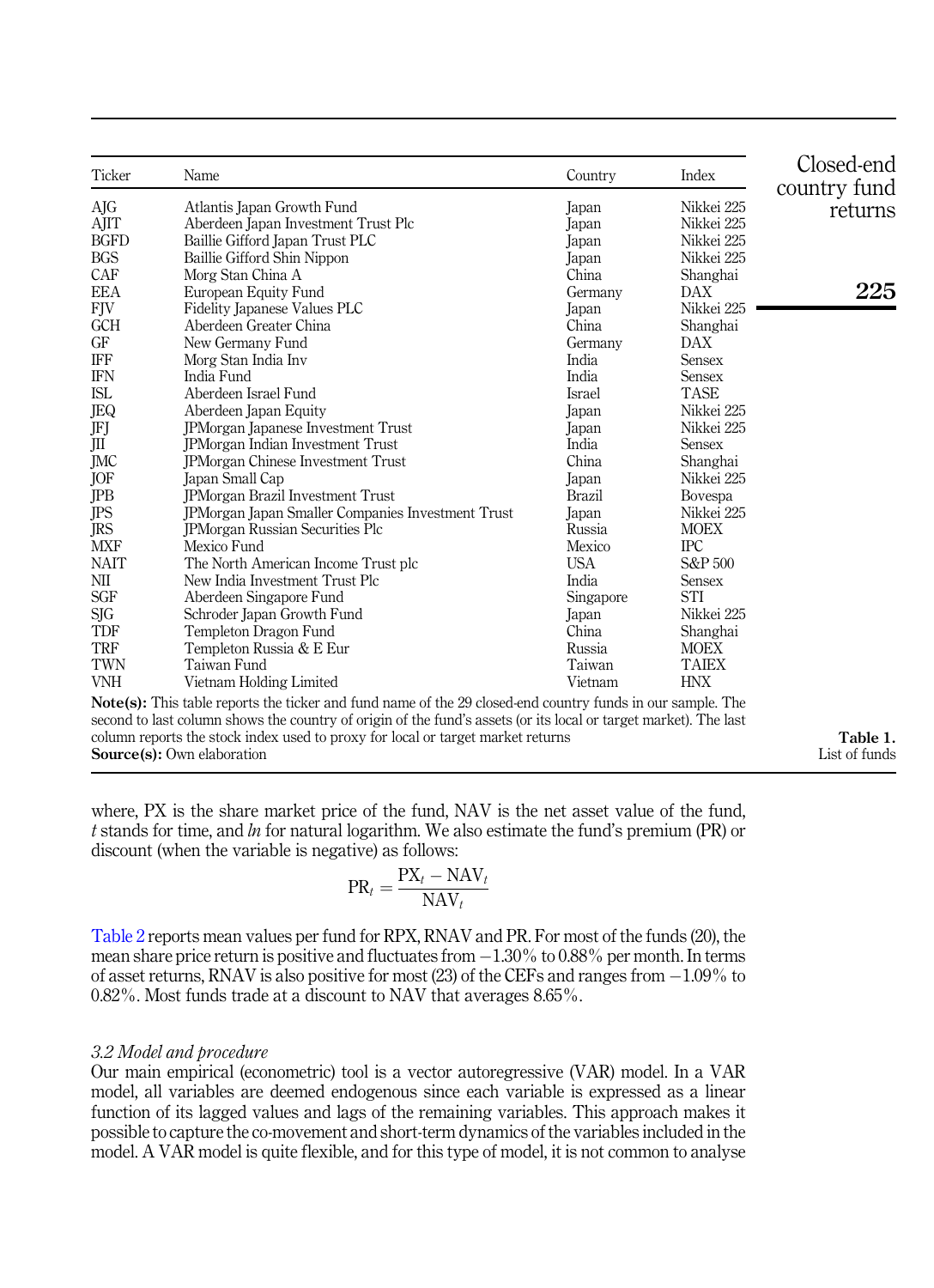<span id="page-4-0"></span>

| <b>JEFAS</b><br>26,52  | Ticker                                                                                                                                                                                                                           | <b>RPX</b> | <b>RNAV</b> | PR         |
|------------------------|----------------------------------------------------------------------------------------------------------------------------------------------------------------------------------------------------------------------------------|------------|-------------|------------|
|                        | AJG                                                                                                                                                                                                                              | 0.53%      | 0.48%       | $-9.12%$   |
|                        | AJIT                                                                                                                                                                                                                             | $0.88\%$   | 0.73%       | $-12.10\%$ |
|                        | <b>BGFD</b>                                                                                                                                                                                                                      | $0.50\%$   | 0.45%       | $-8.12%$   |
|                        | <b>BGS</b>                                                                                                                                                                                                                       | $0.36\%$   | $0.33\%$    | $-10.23\%$ |
|                        | CAF                                                                                                                                                                                                                              | $0.35\%$   | $0.69\%$    | $-5.62\%$  |
| 226                    | <b>EEA</b>                                                                                                                                                                                                                       | $0.06\%$   | $0.09\%$    | $-8.00\%$  |
|                        | <b>FJV</b>                                                                                                                                                                                                                       | $0.30\%$   | $0.30\%$    | $-13.61\%$ |
|                        | <b>GCH</b>                                                                                                                                                                                                                       | $-0.08\%$  | $-0.04\%$   | $-10.57\%$ |
|                        | GF                                                                                                                                                                                                                               | $-0.03\%$  | $0.08\%$    | $-14.88\%$ |
|                        | <b>IFF</b>                                                                                                                                                                                                                       | 0.31%      | $0.33\%$    | $-8.57\%$  |
|                        | <b>IFN</b>                                                                                                                                                                                                                       | 0.27%      | $0.33\%$    | $-8.65\%$  |
|                        | <b>ISL</b>                                                                                                                                                                                                                       | 0.15%      | 0.18%       | $-11.41\%$ |
|                        | JEQ                                                                                                                                                                                                                              | $-0.05\%$  | $-0.02\%$   | $-1.82\%$  |
|                        | JFJ                                                                                                                                                                                                                              | 0.28%      | 0.41%       | $-8.94\%$  |
|                        | Ш                                                                                                                                                                                                                                | $0.69\%$   | 0.72%       | $-10.02\%$ |
|                        | JMC                                                                                                                                                                                                                              | $0.22\%$   | 0.28%       | $-8.15\%$  |
|                        | JOF                                                                                                                                                                                                                              | $-0.12%$   | $0.03\%$    | $-0.27%$   |
|                        | JPB                                                                                                                                                                                                                              | $-1.30\%$  | $-1.09\%$   | $-3.46\%$  |
|                        | JPS                                                                                                                                                                                                                              | $-0.32\%$  | $-0.41\%$   | $-13.13%$  |
|                        | JRS                                                                                                                                                                                                                              | $0.81\%$   | $0.82\%$    | $-9.00\%$  |
|                        | <b>MXF</b>                                                                                                                                                                                                                       | $0.34\%$   | $0.38\%$    | $-11.62\%$ |
|                        | <b>NAIT</b>                                                                                                                                                                                                                      | $0.32\%$   | $0.33\%$    | $-4.23%$   |
|                        | NΠ                                                                                                                                                                                                                               | 0.76%      | 0.71%       | $-10.91\%$ |
|                        | <b>SGF</b>                                                                                                                                                                                                                       | $0.07\%$   | $0.05\%$    | $-9.02\%$  |
|                        | SJG                                                                                                                                                                                                                              | $0.34\%$   | $0.35\%$    | $-9.72%$   |
|                        | TDF                                                                                                                                                                                                                              | 0.16%      | $0.26\%$    | $-13.02\%$ |
|                        | <b>TRF</b>                                                                                                                                                                                                                       | $-0.17%$   | $-0.07\%$   | $4.01\%$   |
|                        | TWN                                                                                                                                                                                                                              | $-0.15\%$  | $-0.02%$    | $-3.63\%$  |
|                        | <b>VNH</b>                                                                                                                                                                                                                       | $-0.05\%$  | 0.17%       | $-17.00\%$ |
|                        | Grand mean                                                                                                                                                                                                                       | 0.19%      | 0.24%       | $-8.65\%$  |
|                        |                                                                                                                                                                                                                                  |            |             |            |
| Table 2.               | <b>Note(s):</b> This table includes mean values of our main variables. RPX stands for share price return, RNAV for<br>returns estimated from NAV (net asset value) changes, and PR for the premium (if positive) or discount (if |            |             |            |
| Mean values per fund - | negative). The last row reports the sample mean across all funds of our three main variables                                                                                                                                     |            |             |            |
| RPX, RNAV and PR       | Source(s): Own elaboration                                                                                                                                                                                                       |            |             |            |

the results per equation or individually [\(Arias and Torres, 2004\)](#page-12-9). In short, we estimated two VAR models:

Model 1:

$$
RPX_t = \alpha_{10} + \alpha_{12}RPX_{t-1} + \alpha_{13}PR_{t-1} + \alpha_{14}RPX_{t-2} + \alpha_{15}PR_{t-2} + \gamma_1 LMR_t + e_{1t}
$$
  
\n
$$
PR_t = \alpha_{20} + \alpha_{22}RPX_{t-1} + \alpha_{23}PR_{t-1} + \alpha_{24}RPX_{t-2} + \alpha_{25}PR_{t-2} + \gamma_2 LMR_t + e_{2t}
$$

Model 2:

$$
RNAV_{t} = \alpha_{10} + \alpha_{12}RNAV_{t-1} + \alpha_{13}PR_{t-1} + \alpha_{14}RNAV_{t-2} + \alpha_{15}PR_{t-2} + \gamma_{1}LMR_{t} + e_{1t}
$$
  
\n
$$
PR_{t} = \alpha_{20} + \alpha_{22}RNAV_{t-1} + \alpha_{23}PR_{t-1} + \alpha_{24}RNAV_{t-2} + \alpha_{25}PR_{t-2} + \gamma_{2}LMR_{t} + e_{2t}
$$

In Model 1, the return variable is related to share price, while in Model 2, returns are related to NAV. PR is the premium (or discount) and LMR (local-market return) is an exogenous control variable that stands for the market return of the country of origin of the CEF assets. Our models thus include both local variables and variables related to the CEF's country of trading. These two models are estimated separately for each of the 29 CEF country funds in the sample.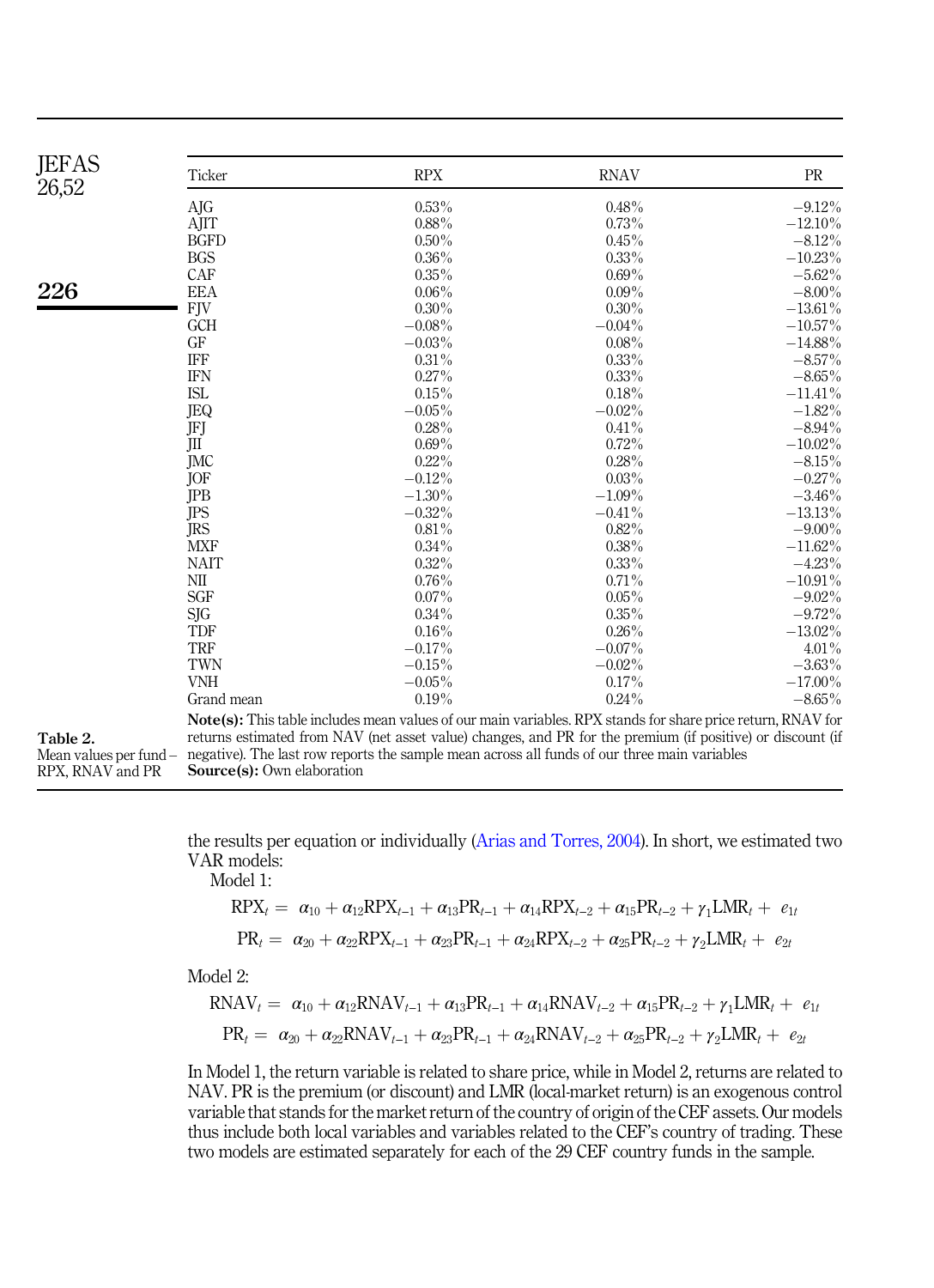We used the [Akaike \(1974\)](#page-11-1) information criterion (AIC) to choose the optimal number of lags of the VAR models. For most of the funds (89.65% and 79.31% for models 1 and 2, respectively), the optimal number of lags was equal to two (purposely coinciding with our equations for the two VAR models) (see [Table 3](#page-6-0)).

Once the optimal number of lags has been chosen and the problem of serial autocorrelation discarded [Lagrange-multiplier (LM) test results are available upon request], it is necessary to determine whether RPX, RNAV and PR are stationary. One of the usual requisites for a proper estimation of a VAR model is that the variables that enter the model should be stationary ([Arias and Torres, 2004](#page-12-9)) [[2](#page-11-2)]. In this regard, when one establishes that the mean and variance is constant (i.e. the variable is stationary), it is possible to conclude that the relationship among variables is a short-term relationship, and if there is the predictive power of the premiums (or discounts) on returns, this predictive power should be in short time spans (remember the optimal lag length of two months).

Next, we ran Dickey–Fuller tests to check whether the series (RPX, RNAV and PR) presented a unit root. We then ran (for each of the funds) Granger causality tests – as is common in the literature – (see, for example, [Pradhan](#page-12-10) *et al.*, 2020) for the three series. The main purpose of causality tests is to determine whether there are some causal relationships among variables and, more specifically, whether lagged variables of (e.g.) PR help predict future values of RPX or RNAV. In short, Granger causality tests allow us to determine whether premiums/discounts show predictive power on returns.

We first ran causality tests for each CEF, and then we aggregate results for all funds to determine, for example, how often PR (Granger) causes RPX or RNAV.

Finally, we estimated impulse response functions. Our focus is to observe how a shock in time *t* of PR affects returns, thus determining the existence or not of return predictability, the prediction horizon and the direction (or sign) of the impact.

#### 4. Results

[Table 4](#page-7-0) shows *p*-values of Dickey–Fuller tests for RPX and RNAV. Both variables are stationary (*p*-values of 0.000) for the 29 CEFs in the sample.

[Figure 1](#page-8-0) displays such stationary behaviour for the European Equity Fund (EEA).

On the other hand, PR was stationary for 23 out of the 29 funds (or 79.31%) in the sample. Overall, even though deviations from fundamental value are mean-reverting, there is some evidence of persistent discounts for some funds. [Figure 2](#page-8-0) shows the mean-reverting behaviour of the premium (or discount) for MXF (Mexico Fund).

We ran the Dickey–Fuller test in first differences for the six non-stationary funds. After differencing, all the six PR series achieved stationarity.

[Table 5](#page-9-0) presents the results of Granger causality tests. In short, we can see that PR Granger causes RPX for 16 out of 29 funds in the sample. In other words, for 55.17% of the funds, we find evidence consistent with the idea that CEF premiums (or discounts) do carry predictive power on CEF returns. In sum, the market appears to be able to anticipate a fund's future returns using information contained in the premiums (or discounts). This sort of predictability runs against market efficiency (in its weak form). It might be that the deviations from fundamental value capture systematic risk (from a rational perspective), or that deviations reflect behavioural factors (e.g. noise trader risk) that end up manifesting in RPX. We leave the interesting issue of disentangling which type of risk is priced (whether rational or behavioural) for future research.

We also observed that PR Granger causes RNAV for only six (out of 29) funds. In all, we can assert that although premiums or discounts carry some predict power on NAV returns, the predictive power is quite weak (covering only 20.69% of our sample). This result was somewhat expected since NAV returns are more closely related to the performance of fund assets or to managerial abilities to extract returns from those assets.

Closed-end country fund returns

227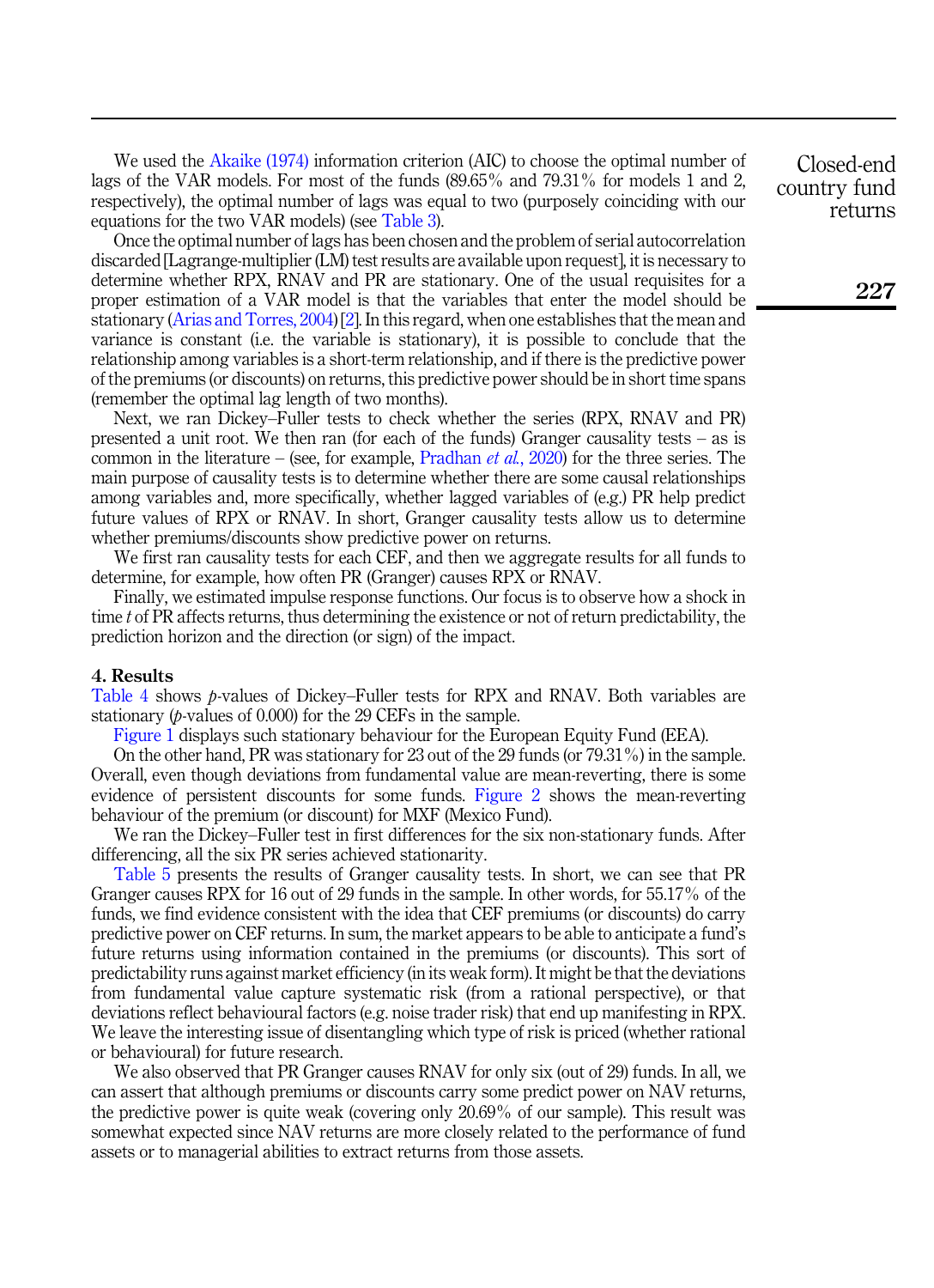<span id="page-6-0"></span>

| <b>JEFAS</b><br>26,52                       | Ticker                         | LAGS(1)              | LAGS (2)             |
|---------------------------------------------|--------------------------------|----------------------|----------------------|
|                                             | Panel A: Model 1 - RPX and PR  |                      |                      |
|                                             | AJG                            | $-7.154$             | $-7.266$             |
|                                             | AJIT                           | $-7.985$             | $-8.128$             |
|                                             | <b>BGFD</b>                    | $-5.776$             | $-5.925$             |
|                                             | <b>BGS</b>                     | $-6.656$             | $-6.865$             |
| 228                                         | CAF                            | $-6.513$             | $-6.495$             |
|                                             | EEA                            | $-7.281$             | $-7.265$             |
|                                             | FJV                            | $-6.855$             | $-6.947$             |
|                                             | <b>GCH</b>                     | $-4.810$             | $-4.879$             |
|                                             | GF                             | $-7.952$             | $-8.021$             |
|                                             | <b>IFF</b>                     | $-6.751$             | $-6.788$             |
|                                             | <b>IFN</b>                     | $-6.928$             | $-6.936$             |
|                                             | ISL                            | $-7.602$             | $-7.624$             |
|                                             | JEQ                            | $-7.285$             | $-7.321$             |
|                                             | JFJ                            | $-7.757$             | $-7.770$             |
|                                             | JШ                             | $-7.734$             | $-7.845$             |
|                                             | JMC                            | $-5.819$             | $-5.860$             |
|                                             | JOF                            | $-6.053$             | $-6.066$             |
|                                             | <b>JPB</b>                     | $-8.566$<br>$-7.278$ | $-8.561$             |
|                                             | JPS<br><b>JRS</b>              | $-8.435$             | $-7.394$<br>$-8.655$ |
|                                             | <b>MXF</b>                     | $-8.210$             | $-8.211$             |
|                                             | <b>NAIT</b>                    | $-9.525$             | $-9.616$             |
|                                             | $\rm NII$                      | $-7.546$             | $-7.752$             |
|                                             | <b>SGF</b>                     | $-9.340$             | $-9.398$             |
|                                             | SJG                            | $-7.757$             | $-7.770$             |
|                                             | <b>TDF</b>                     | $-6.389$             | $-6.425$             |
|                                             | TRF                            | $-4.686$             | $-4.698$             |
|                                             | TWN                            | $-5.039$             | $-5.042$             |
|                                             | <b>VNH</b>                     | $-5.276$             | $-5.297$             |
|                                             | # CEFs                         | 3                    | 26                   |
|                                             | Panel B: Model 2 – RNAV and PR |                      |                      |
|                                             | AJG                            | $-7.181$             | $-7.274$             |
|                                             | AJIT                           | $-8.073$             | $-8.133$             |
|                                             | <b>BGFD</b>                    | $-6.037$             | $-6.155$             |
|                                             | <b>BGS</b>                     | $-6.679$             | $-6.867$             |
|                                             | CAF<br><b>EEA</b>              | $-6.513$<br>$-7.429$ | $-6.495$<br>$-7.415$ |
|                                             | <b>FJV</b>                     | $-6.837$             | $-6.931$             |
|                                             | <b>GCH</b>                     | $-4.788$             | $-4.879$             |
|                                             | GF                             | $-7.964$             | $-8.001$             |
|                                             | IFF                            | $-6.754$             | $-6.803$             |
|                                             | <b>IFN</b>                     | $-6.938$             | $-6.951$             |
|                                             | <b>ISL</b>                     | $-7.546$             | $-7.592$             |
|                                             | JEQ                            | $-7.385$             | $-7.384$             |
|                                             | JFJ                            | $-7.151$             | -7.175               |
|                                             | JШ                             | $-7.747$             | $-7.860$             |
|                                             | JMC                            | $-5.844$             | $-5.858$             |
|                                             | JOF                            | $-6.114$             | $-6.118$             |
|                                             | JPB                            | $-8.634$             | $-8.578$             |
|                                             | JPS                            | $-7.277$             | $-7.404$             |
|                                             | JRS                            | $-8.432$             | $-8.675$             |
| Table 3.                                    | <b>MXF</b>                     | $-8.210$             | $-8.211$             |
| Optimal number of lags<br>of our VAR models |                                |                      | (continued)          |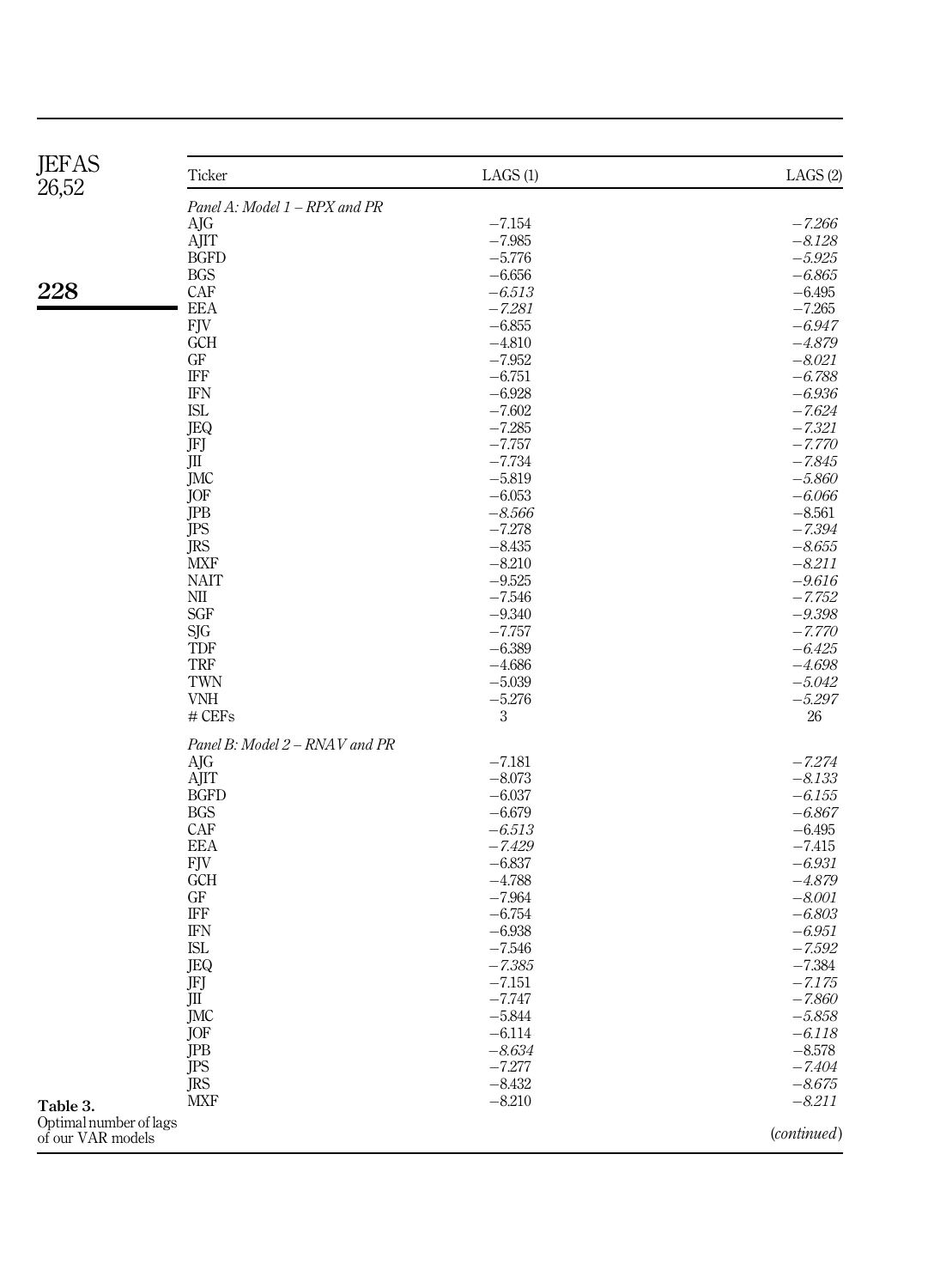<span id="page-7-0"></span>

| Closed-end<br>country fund | LAGS(2)  | LAGS(1)  | Ticker      |
|----------------------------|----------|----------|-------------|
| returns                    | $-9.627$ | $-9.534$ | <b>NAIT</b> |
|                            | $-7.779$ | $-7.639$ | NII         |
|                            | $-9.378$ | $-9.365$ | <b>SGF</b>  |
|                            | $-7.767$ | $-7.728$ | SJG         |
|                            | $-6.447$ | $-6.396$ | TDF         |
| 229                        | $-4.698$ | $-4.624$ | TRF         |
|                            | $-5.129$ | $-5.131$ | TWN         |
|                            | $-5.886$ | $-5.915$ | <b>VNH</b>  |
|                            | 23       | 6        | $\#CEFs$    |

Note(s): This table reports Akaike information criterion (AIC) values for our vector autoregressive (VAR) models with one or two lags. For each fund, we report the minimum value of AIC in italic. In the last row, we count the number of funds in which the optimal number of lags is equal to one or two Source(s): Own elaboration Table 3.

| Ticker      | <b>RPX</b>                                                           | <b>RNAV</b>                                                                                                | PR                     |
|-------------|----------------------------------------------------------------------|------------------------------------------------------------------------------------------------------------|------------------------|
| AJG         | $0.000^{***}\,$                                                      | $0.000^{***}\,$                                                                                            | 0.179                  |
| AJIT        | $0.000^{***}\,$                                                      | $0.000^{***}\,$                                                                                            | $0.033^{\ast\ast}$     |
| <b>BGFD</b> | $0.000^{***}\,$                                                      | $0.000^{***}\,$                                                                                            | $0.000^{***}\,$        |
| <b>BGS</b>  | $0.000^{***}\,$                                                      | $0.000^{***}\,$                                                                                            | $0.031^{\ast\ast}$     |
| CAF         | $0.000^{***}\,$                                                      | $0.000^{***}\,$                                                                                            | $0.088*$               |
| <b>EEA</b>  | $0.000^{***}\,$                                                      | $0.000^{***}\,$                                                                                            | $0.000^{***}\,$        |
| <b>FJV</b>  | $0.000^{***}\,$                                                      | $0.000^{***}\,$                                                                                            | $0.008^{***}\,$        |
| <b>GCH</b>  | $0.000^{***}\,$                                                      | $0.000^{***}\,$                                                                                            | $0.007\mbox{***}$      |
| GF          | $0.000^{***}\,$                                                      | $0.000^{***}\,$                                                                                            | $0.000^{***}\,$        |
| IFF         | $0.000^{***}\,$                                                      | $0.000^{***}\,$                                                                                            | 0.270                  |
| <b>IFN</b>  | $0.000^{***}\,$                                                      | $0.000^{***}\,$                                                                                            | 0.190                  |
| <b>ISL</b>  | $0.000^{***}\,$                                                      | $0.000^{***}\,$                                                                                            | $0.074^\ast$           |
| JEQ         | $0.000^{***}\,$                                                      | $0.000^{***}\,$                                                                                            | $0.008^{\ast\ast\ast}$ |
| JFJ         | $0.000^{***}\,$                                                      | $0.000^{***}\,$                                                                                            | $0.002^{\ast\ast\ast}$ |
| JII         | $0.000^{***}\,$                                                      | $0.000^{***}\,$                                                                                            | 0.535                  |
| JMC         | $0.000^{***}\,$                                                      | $0.000^{***}\,$                                                                                            | $0.043^{\ast\ast}$     |
| JOF         | $0.000^{***}\,$                                                      | $0.000^{***}\,$                                                                                            | $0.000^{***}\,$        |
| JPB         | $0.000^{***}\,$                                                      | $0.000^{***}\,$                                                                                            | $0.054^{^\ast}$        |
| JPS         | $0.000^{***}\,$                                                      | $0.000^{***}\,$                                                                                            | $0.014^{**}$           |
| JRS         | $0.000^{***}\,$                                                      | $0.000^{***}\,$                                                                                            | 0.086                  |
| <b>MXF</b>  | $0.000^{***}\,$                                                      | $0.000^{***}\,$                                                                                            | $0.028^{\ast\ast}$     |
| <b>NAIT</b> | $0.000***$                                                           | $0.000^{***}\,$                                                                                            | $0.072$ <sup>*</sup>   |
| NII         | $0.000^{***}\,$                                                      | $0.000^{***}\,$                                                                                            | 0.267                  |
| SGF         | $0.000^{***}\,$                                                      | $0.000^{***}\,$                                                                                            | $0.003^{***}\,$        |
| SJG         | $0.000^{***}\,$                                                      | $0.000^{***}\,$                                                                                            | $0.002^{***}\,$        |
| TDF         | $0.000^{***}\,$                                                      | $0.000^{***}\,$                                                                                            | $0.003^{***}\,$        |
| <b>TRF</b>  | $0.000^{***}\,$                                                      | $0.000^{***}\,$                                                                                            | $0.005^{***}\,$        |
| TWN         | $0.000^{***}\,$                                                      | $0.000^{***}\,$                                                                                            | $0.000^{***}\,$        |
| <b>VNH</b>  | $0.000^{***}\,$                                                      | $0.000^{***}\,$                                                                                            | 0.330                  |
|             | denote significance at the 0.01, 0.05, and 0.10 levels, respectively | <b>Note(s):</b> This table reports MacKinnon p-values for Dickey-Fuller tests of our three main variables. | *** **<br>,<br>, and   |

Source(s): Own elaboration

Table 4. Dickey–Fuller test results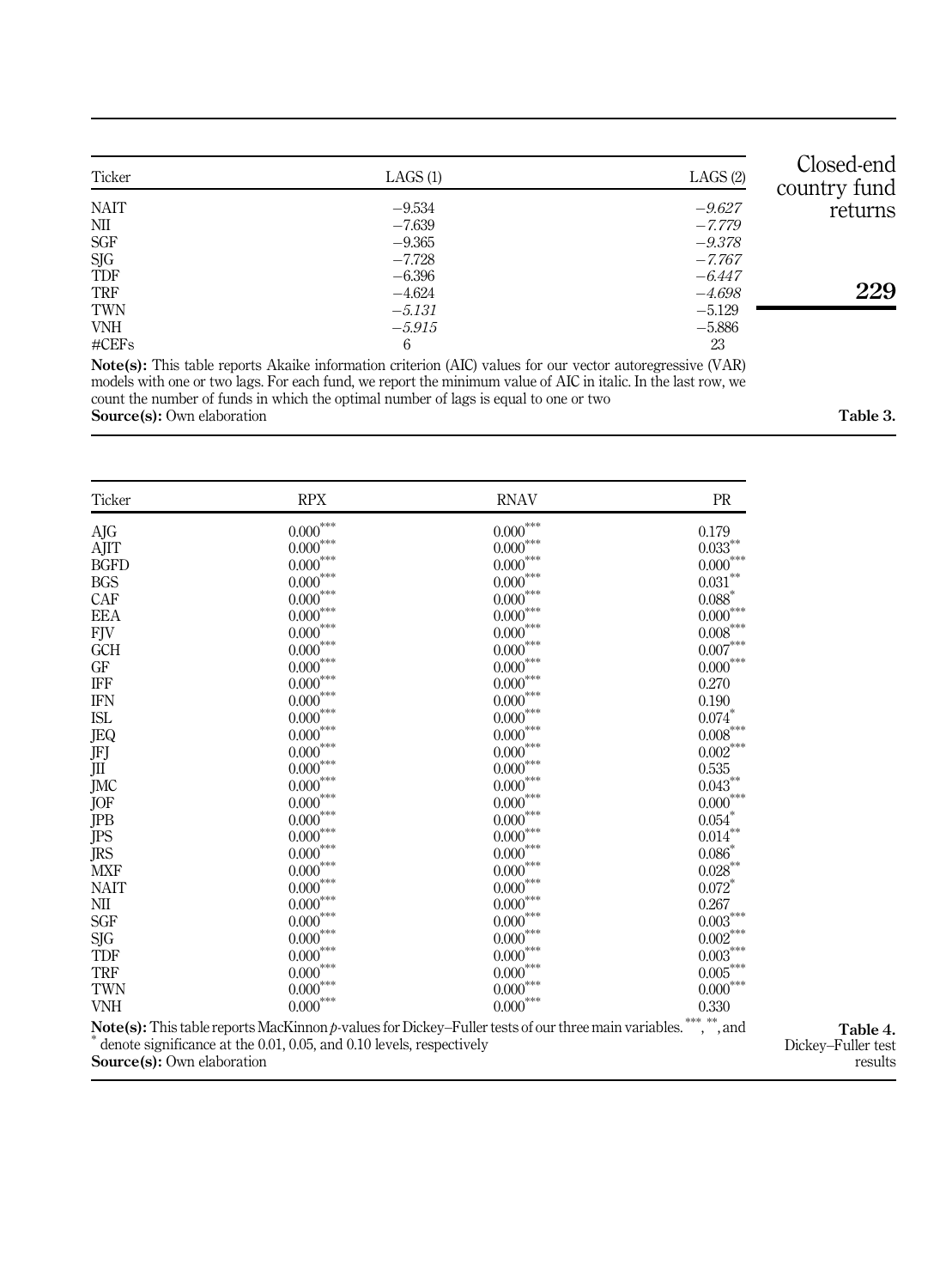<span id="page-8-0"></span>





 $\boldsymbol{0}$ 

[Appendix 1](#page-13-0) presents graphical results for our impulse response function analyses. We study the behaviour of RPX following a shock on PR. With a 5% significance level, we can conclude that there is statistically significant evidence for 23 funds that increase in the premium (or decreases in the discount), negatively impact the future returns of the fund for a short while and then return to their initial level. [Figure 3](#page-10-0) shows this type of behaviour [i.e. an initial negative impact followed by a non-significant effect (i.e. the confidence interval includes zero) on RPX after a premium (positive) shock] for *Aberdeen Japan Investment Trust* (AJIT).

*t* 100 200 300

This finding of negative (positive) returns following discount decreases (increases) is consistent with the idea of mean-reversion in CEF share returns, and also with [Swaminathan](#page-12-11) [\(1996\),](#page-12-11) [Kim and Song \(2010\),](#page-12-3) and [Jones and Stroup \(2010\)](#page-12-12) since CEFs with higher discounts tend to have a higher risk exposure, and their local or target markets are more likely to present higher direct and indirect barriers for investment such as capital controls, political and liquidity risk, macroeconomic instability and information asymmetries among local and foreign investors. In all, if risk exposure dwindles, the premium should increase (or the discount should fall), and consequently, future returns should drop.

[Appendix 2](#page-14-0) shows the impulse response function graphs to analyse how shocks on premiums or discounts affect NAV returns. By and large, the graphs show mixed and somewhat inconclusive results. We found statistically significant evidence for seven funds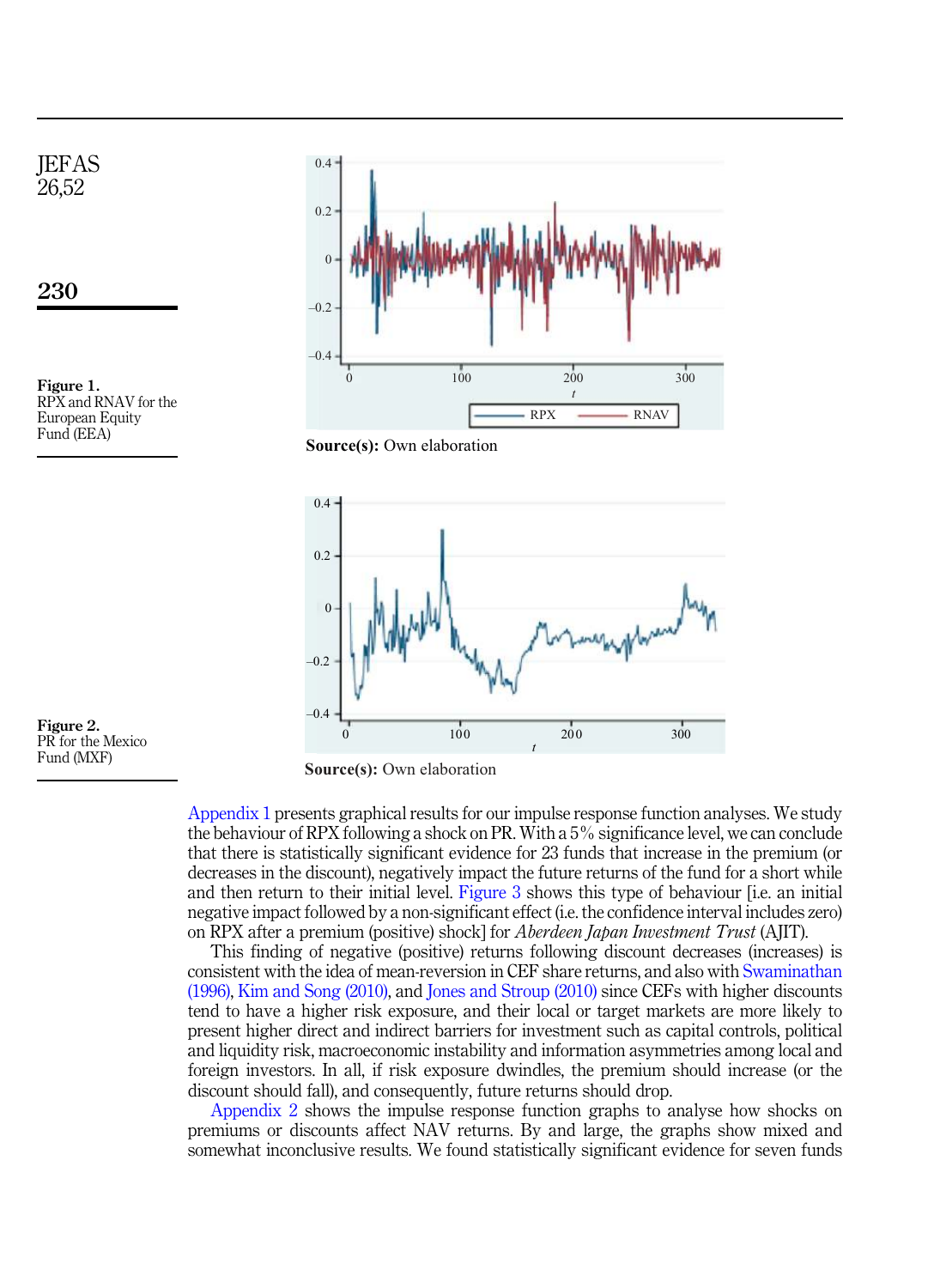<span id="page-9-0"></span>

| Ticker                                      | $F$ -test | $p$ -value             | Closed-end                        |
|---------------------------------------------|-----------|------------------------|-----------------------------------|
| Panel A: Ho: PR does not Granger cause RPX  |           |                        | country fund                      |
| AJG                                         | 2.78      | $0.097*$               | returns                           |
| AJIT                                        | 1.33      | 0.251                  |                                   |
| <b>BGFD</b>                                 | 0.97      | 0.325                  |                                   |
| <b>BGS</b>                                  | 9.88      | $0.002^{***}$          |                                   |
| CAF                                         | 0.20      | 0.653                  | 231                               |
| EEA                                         | 4.24      | $0.040***$             |                                   |
| $\rm{FJV}$                                  | 17.64     | $0.000^{***}$          |                                   |
| <b>GCH</b>                                  | 8.16      | $0.005***$             |                                   |
| GF                                          | 5.30      | $0.022***$             |                                   |
| IFF                                         | 1.26      | 0.263                  |                                   |
| <b>IFN</b>                                  | 2.00      | 0.158                  |                                   |
| <b>ISL</b>                                  | 6.46      | $0.012***$             |                                   |
| JEQ                                         | 0.79      | 0.374                  |                                   |
| JFJ                                         | 1.52      | 0.219                  |                                   |
| JШ                                          | 2.42      | 0.121                  |                                   |
| JMC                                         | 7.11      | $0.008^{\ast\ast\ast}$ |                                   |
| JOF                                         | 0.89      | 0.345                  |                                   |
| JPB                                         | 0.00      | 0.986                  |                                   |
| JPS                                         | $3.25\,$  | 0.073                  |                                   |
| <b>JRS</b>                                  | 6.65      | $0.011^{\ast\ast}$     |                                   |
| MXF                                         | 10.94     | $0.001^{\ast\ast\ast}$ |                                   |
| <b>NAIT</b>                                 | 11.96     | $0.001^{\ast\ast\ast}$ |                                   |
| NШ                                          | 0.73      | 0.393                  |                                   |
| SGF                                         | 8.82      | $0.003^{***}\,$        |                                   |
| SJG                                         | 2.58      | 0.110                  |                                   |
| <b>TDF</b>                                  | 1.82      | 0.179                  |                                   |
| TRF                                         | 3.90      | ${0.050}^{\ast\ast}$   |                                   |
| TWN                                         | 3.95      | $0.048^{**}$           |                                   |
| <b>VNH</b>                                  | 7.47      | $0.007^{***}$          |                                   |
| Panel B: Ho: PR does not Granger cause RNAV |           |                        |                                   |
| AJG                                         | 0.59      | 0.443                  |                                   |
| AJIT                                        | 1.39      | 0.239                  |                                   |
| <b>BGFD</b>                                 | 23.77     | $0.000^{***}\,$        |                                   |
| <b>BGS</b>                                  | 0.28      | 0.596                  |                                   |
| CAF                                         | 2.19      | 0.142                  |                                   |
| <b>EEA</b>                                  | 0.75      | 0.389                  |                                   |
| $\rm{FJV}$                                  | 2.04      | 0.155                  |                                   |
| GCH                                         | 1.06      | 0.304                  |                                   |
| GF                                          | 0.05      | 0.820                  |                                   |
| <b>IFF</b>                                  | 0.75      | 0.388                  |                                   |
| <b>IFN</b>                                  | 0.15      | 0.697                  |                                   |
| <b>ISL</b>                                  | 0.19      | 0.662                  |                                   |
| JEQ                                         | 6.38      | $0.012***$             |                                   |
| JFJ                                         | 1.67      | 0.197                  |                                   |
| JШ                                          | 0.09      | 0.763                  |                                   |
| <b>JMC</b>                                  | 0.65      | 0.419                  |                                   |
| <b>JOF</b>                                  | 14.23     | $0.000^{***}\,$        |                                   |
| <b>JPB</b>                                  | 2.7       | $0.106\,$              |                                   |
| <b>JPS</b>                                  | 0.32      | 0.572                  |                                   |
| <b>JRS</b>                                  | $0.56\,$  | 0.456                  |                                   |
| $\operatorname{MXF}$                        | $1.23\,$  | 0.267                  |                                   |
| <b>NAIT</b>                                 | $2.5\,$   | 0.115                  | Table 5.                          |
|                                             |           | (continued)            | Granger causality test<br>results |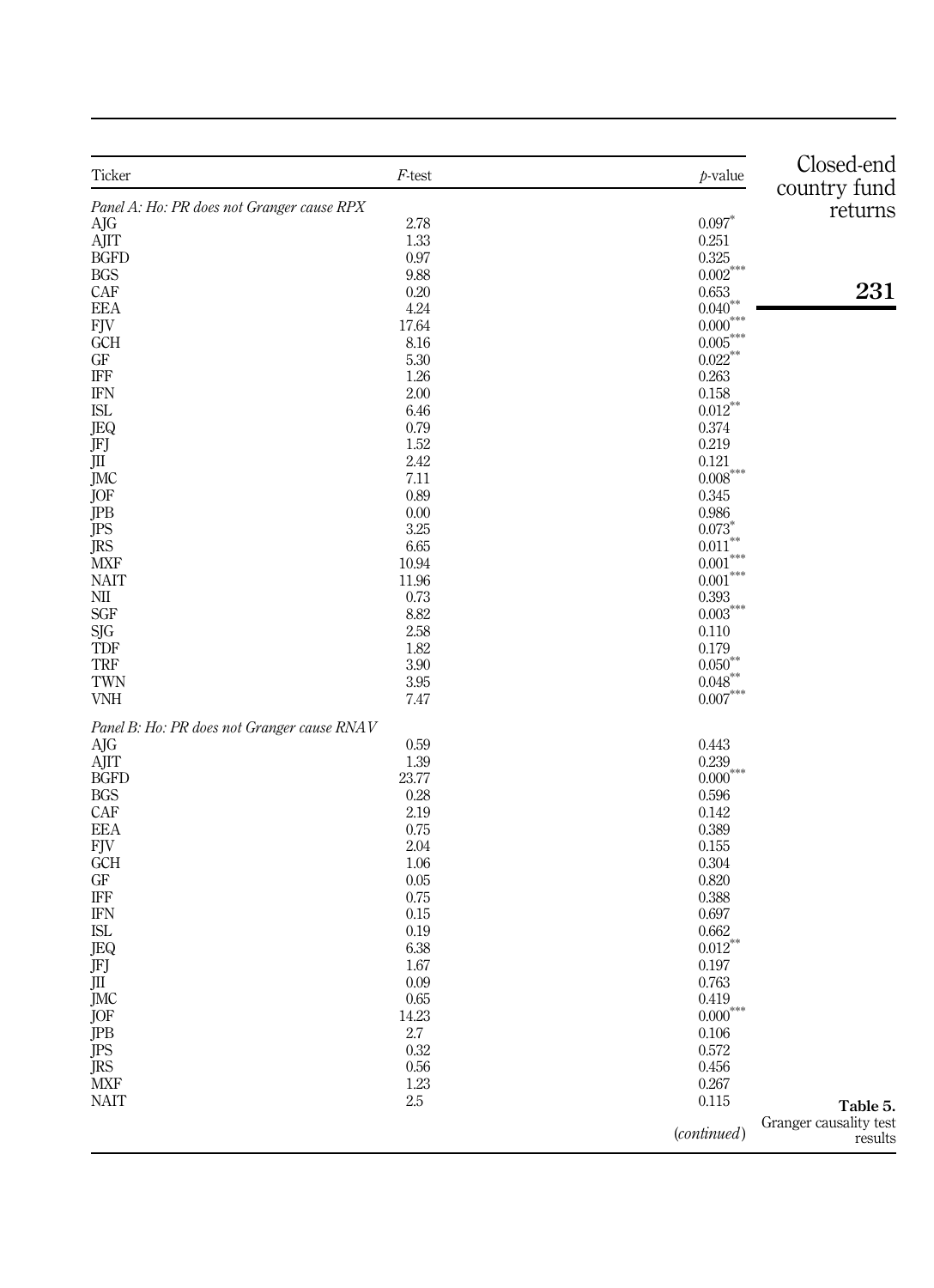<span id="page-10-0"></span>

| <b>JEFAS</b><br>26,52 | Ticker     | <i>F</i> -test | $b-value$  |
|-----------------------|------------|----------------|------------|
|                       | NШ         | 0.97           | 0.326      |
|                       | <b>SGF</b> |                | 0.972      |
|                       | SJG        | 5.61           | $0.019***$ |
|                       | TDF        | 3.31           | 0.070      |
|                       | TRF        | 0.08           | 0.784      |
| 232                   | TWN        | 9.13           | $0.003***$ |
|                       | VNH        | 0.03           | 0.863      |

and B, respectively) null hypotheses  $(H<sub>0</sub>)$ . , \*\*, and \* denote significance at the 0.01, 0.05, and 0.10 levels, respectively Table 5. Source(s): Own elaboration



Figure 3. Impulse (PR) response  $(RPX)$  function  $\overline{IRF}$ ) – Aberdeen Japan Investment Trust Plc (AJIT)

**Source(s):** Own elaboration

that show that increases in premiums translate into positive impacts on RNAV. Following a premium shock, RNAVs increase and then return to their initial state. This type of behaviour is depicted in [Figure 4](#page-11-3) for the "Baillie Gifford Japan Trust (BGFD)".

One of the funds presents an opposite behaviour since premium increases lead to NAV returns decreases. For the remaining 21 funds, we were unable to detect the direction of movement given the fact that impulse response functions turned out to be statistically insignificant.

In addition, our results in the two appendices point to the idea that NAV returns are less responsive to shocks than PX returns [evidence in this direction was also found by [Frankel](#page-12-13) [and Schmukler \(2000\)\]](#page-12-13).

#### 5. Discussion and conclusions

This paper analyses the predictive power of premiums (or discounts) on the future share price and net assets returns of a sample of closed-end funds. We find that premiums do have predictive power, and that this is stronger for share price returns than for NAV returns. In essence, we find that the market can anticipate future behaviour because growing premiums forecast declining share price returns for one or two periods ahead. Furthermore, we find that the power of the market to anticipate NAV returns, although weak, is far from inexistent. In this regard, we observe that (with a 5% significance level) in more than 24% of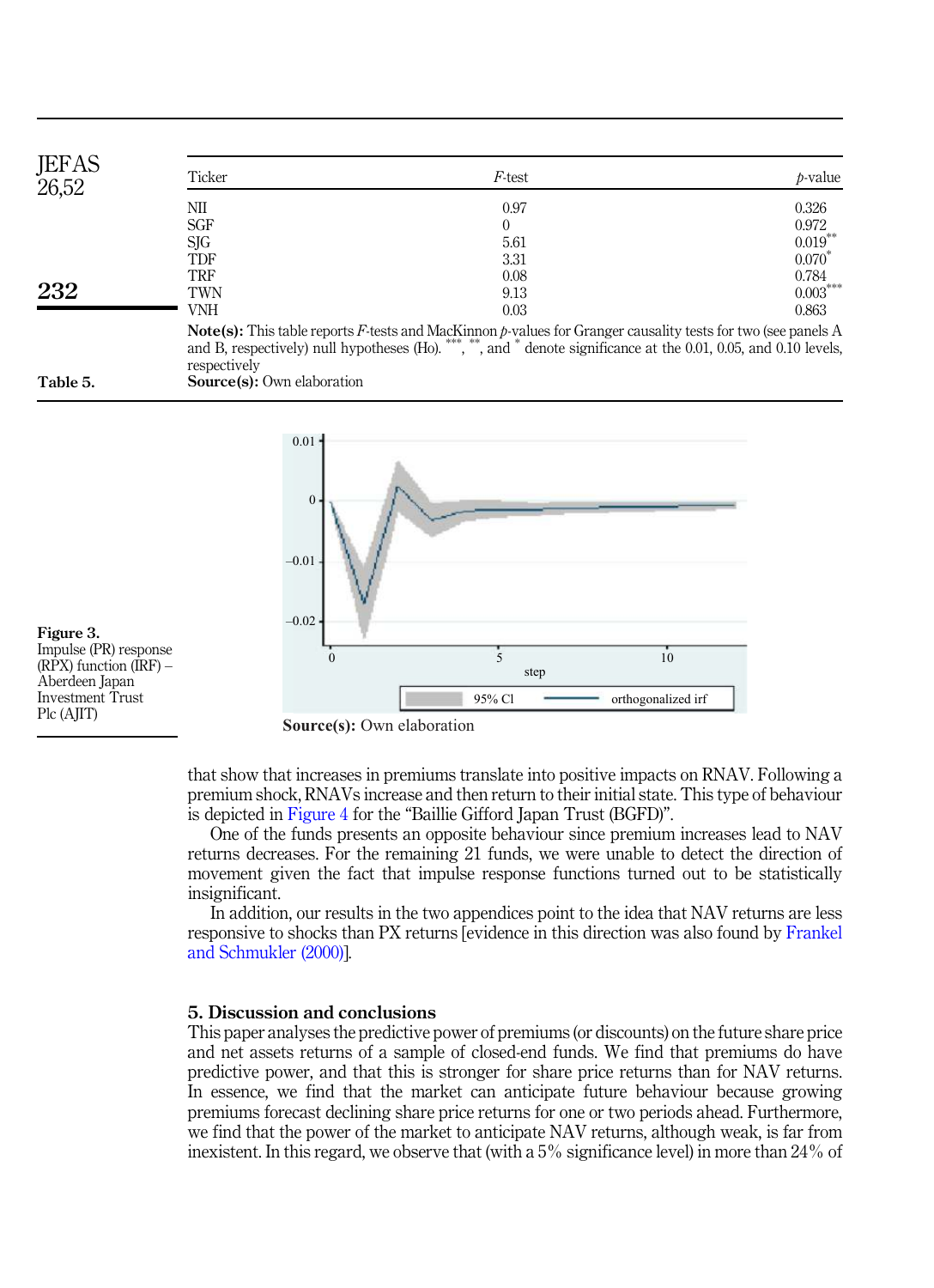<span id="page-11-3"></span>

the funds, growing premiums forecast higher NAV returns one or two months ahead. This finding warrants further research since one would expect NAV returns to be more closely related to the performance of the assets that the fund holds than to the fund's share price performance.

All in all, our results are broadly consistent with the idea of a certain degree of inefficiency in the CEF market because returns are somewhat predictable using information contained in the premiums or discounts. From a rational standpoint deviations from fundamental value capture information on the different types of risks an investor faces, such as direct and indirect investment barriers, capital controls, political and liquidity risk, macroeconomic instability, and information asymmetries between local and foreign investors. Nevertheless, deviations from fundamental value can also be related to behavioural factors such as the existence of non-informed or noise traders that impound a higher level of risk in the CEF market. We leave the interesting issue of distinguishing which type of risk is priced (whether rational or behavioural) for closed-end country funds and including transaction costs in our analyses. In addition to this, implementing a generalized method of moments (GMM) estimation approach (as in [Mroua and Trabelsi, 2020\)](#page-12-14) is also in our research agenda. Other worthwhile future research endeavours include the disentanglement of the effect of the 2008 global financial crisis in our results, and like [Levy-Yeyati and Ubide \(2000\)](#page-12-15), an examination of the divergence of share price and NAVs during crises.

#### Notes

- <span id="page-11-0"></span>1. [Fletcher \(2018\)](#page-12-16) takes the perspective of a UK investor and finds that when short selling is allowed, significant diversification benefits rise when including international CEFs in the opportunity set. When short selling is not possible, the diversification benefits of CEFs fall sharply.
- <span id="page-11-2"></span>2. Nonetheless, [Enders \(2014\)](#page-12-17) argues that there is debate whether variables in a VAR model should be stationary or not.

#### <span id="page-11-1"></span>References

Akaike, H. (1974), "A new look at the statistical model identification", *IEEE Transactions on Automatic Control*, Vol. 19 No. 6, pp. 716-723, doi: [10.1109/TAC.1974.1100705](https://doi.org/10.1109/TAC.1974.1100705).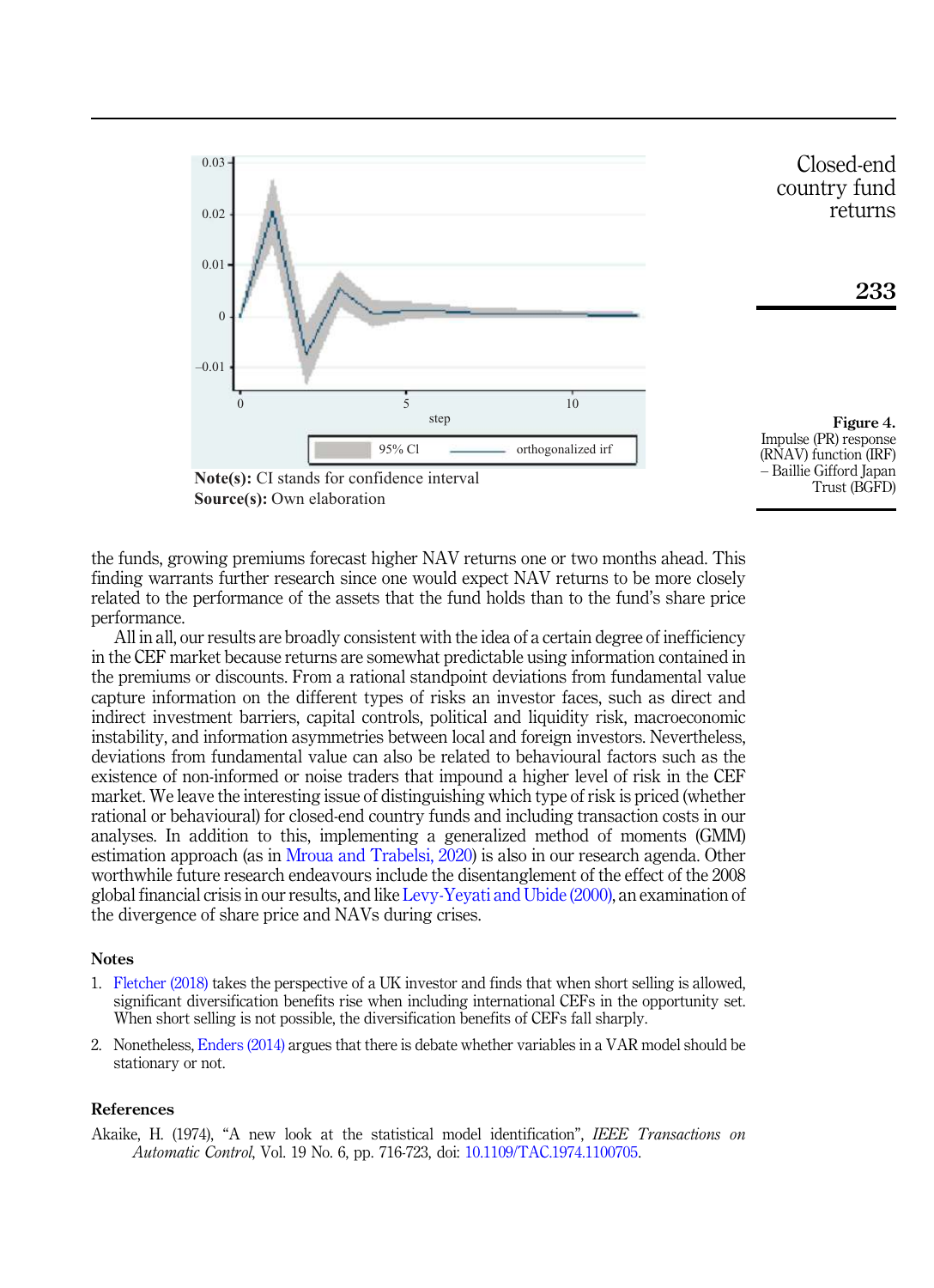<span id="page-12-13"></span><span id="page-12-12"></span><span id="page-12-3"></span>

| Davies, R., Fletcher, M. and Marshall, A. (2013), "Investigating the role of illiquidity in explaining the<br>UK closed-end country fund discount", International Review of Financial Analysis, Vol. 30,<br>pp. 121-130, doi: 10.1016/j.irfa.2013.07.014.                                                               |
|-------------------------------------------------------------------------------------------------------------------------------------------------------------------------------------------------------------------------------------------------------------------------------------------------------------------------|
| Davies, R., Fletcher, M. and Marshall, A. (2017), "Time-varying investment barriers and closed-end<br>country fund pricing", <i>Finance Research Letters</i> , Vol. 21, pp. 66-71, doi: 10.1016/j.frl.2017.01.004.                                                                                                      |
| Enders, W. (2014), <i>Applied Econometric Time Series</i> , John Wiley & Sons, Hoboken, New Jersey.                                                                                                                                                                                                                     |
| Fama, E.F. (1970), "Efficient capital markets: a review of theory and empirical work", The Journal of<br>Finance, Vol. 25, pp. 383-417, doi: 10.2307/2325486.                                                                                                                                                           |
| Fletcher, J. (2018), "An empirical examination of the diversification benefits of U.K. international<br>equity closed-end funds", <i>International Review of Financial Analysis</i> , Vol. 55, pp. 23-34, doi: 10.<br>1016/j.irfa.2017.10.010.                                                                          |
| Frankel, J.A. and Schmukler, S.L. (2000), "Country funds and asymmetric information", <i>International</i><br><i>Journal of Finance and Economics, Vol. 5 No. 3, pp. 177-195, doi: 10.1002/1099-1158(200007).</i>                                                                                                       |
| Jones, S.K. and Stroup, M.D. (2010), "Closed-end country fund premiums and economic freedom",<br><i>Applied Financial Economics, Vol. 20 No. 21, pp. 1639-1649, doi: 10.1080/09603107.2010.524615.</i>                                                                                                                  |
| Kim, J.-C. and Song, K. (2010), "Investment barriers and premiums on closed-end country funds",<br><i>International Review of Economics and Finance</i> , Vol. 19 No. 4, pp. 615-626, doi: 10.1016/j.iref.<br>2010.02.001.                                                                                              |
| Lee, C., Shleifer, A. and Thaler, R. (1990), "Anomalies: closed-end mutual funds", Journal of Economic<br><i>Perspectives</i> , Vol. 4 No. 4, pp. 153-164, available at: https://www.jstor.org/stable/1942727.                                                                                                          |
| Lee, C., Shleifer, A. and Thaler, R. (1991), "Investor sentiment and the closed-end fund puzzle", The<br><i>Journal of Finance</i> , Vol. 46 No. 1, pp. 75-109, doi: 10.1111/j.1540-6261.1991.tb03746.x.                                                                                                                |
| Levy-Yeyati, E. and Ubide, Á. (2000), "Crises, contagion, and the closed-end country fund puzzle", IMF<br><i>Staff Papers, Vol. 47 No. 1, pp. 54-89.</i>                                                                                                                                                                |
| Mroua, M. and Trabelsi, L. (2020), "Causality and dynamic relationships between exchange rate and<br>stock market indices in BRICS countries Panel/GMM and ARDL analyses", <i>Journal of</i><br><i>Economics, Finance and Administrative Science, Vol. 25 No. 50, pp. 395-412, doi: 10.1108/JEFAS-</i><br>04-2019-0054. |
| Pradhan, R., Arvin, M., Norman, N. and Bahmani, S. (2020), "The dynamics of bondmarket<br>development, stockmarket development and economic growth: evidence from the G-20<br>countries", Journal of Economics, Finance and Administrative Science, Vol. 25 No. 49,<br>pp. 119-147, doi: 10.1108/JEFAS-09-2018-0087.    |
| Roenfeldt, R.L. and Tuttle, D.L. (1973), "An examination of the discounts and premiums of closed-end                                                                                                                                                                                                                    |

<span id="page-12-17"></span><span id="page-12-16"></span><span id="page-12-5"></span><span id="page-12-4"></span><span id="page-12-2"></span>San Jose, DIE-01-2004-DI. Davies, R., Fletcher, M. and Marshall, A. (2013), "Investigating the role of illiquidity in explaining the

<span id="page-12-7"></span>Alexander, G.J. and Peterson, M.A. (2017), "Short selling and the pricing of closed-end funds", *Journal*

<span id="page-12-9"></span>Arias, E. and Torres, C. (2004), *Modelos VAR y VECM para el pronostico de corto plazo de las importaciones de Costa Rica*, Banco Central de Costa Rica, Documento de Investigacion,

*of Financial Markets*, Vol. 33, pp. 124-142, doi: [10.1016/j.finmar.2016.08.001](https://doi.org/10.1016/j.finmar.2016.08.001).

- <span id="page-12-15"></span><span id="page-12-14"></span><span id="page-12-10"></span><span id="page-12-6"></span><span id="page-12-1"></span><span id="page-12-0"></span>investment companies", *Journal of Business Research*, Vol. 1 No. 2, pp. 129-140, doi: [10.1016/](https://doi.org/10.1016/S0148-2963(73)80003-7) [S0148-2963\(73\)80003-7.](https://doi.org/10.1016/S0148-2963(73)80003-7)
- <span id="page-12-11"></span>Swaminathan, B. (1996), "Time-varying expected small firm returns and closed-end fund discounts", *The Review of Financial Studies*, Vol. 9 No. 3, pp. 845-887, doi: [10.1093/rfs/9.3.845](https://doi.org/10.1093/rfs/9.3.845).
- <span id="page-12-8"></span>Thaler, R.H. (2016), "Behavioral economics: past, present, and future", *The American Economic Review*, Vol. 106 No. 7, pp. 1577-1600, doi: [10.1257/aer.106.7.1577](https://doi.org/10.1257/aer.106.7.1577).

#### Corresponding author

Luis Berggrun can be contacted at: [luis.berggrun@cesa.edu.co](mailto:luis.berggrun@cesa.edu.co)

JEFAS 26,52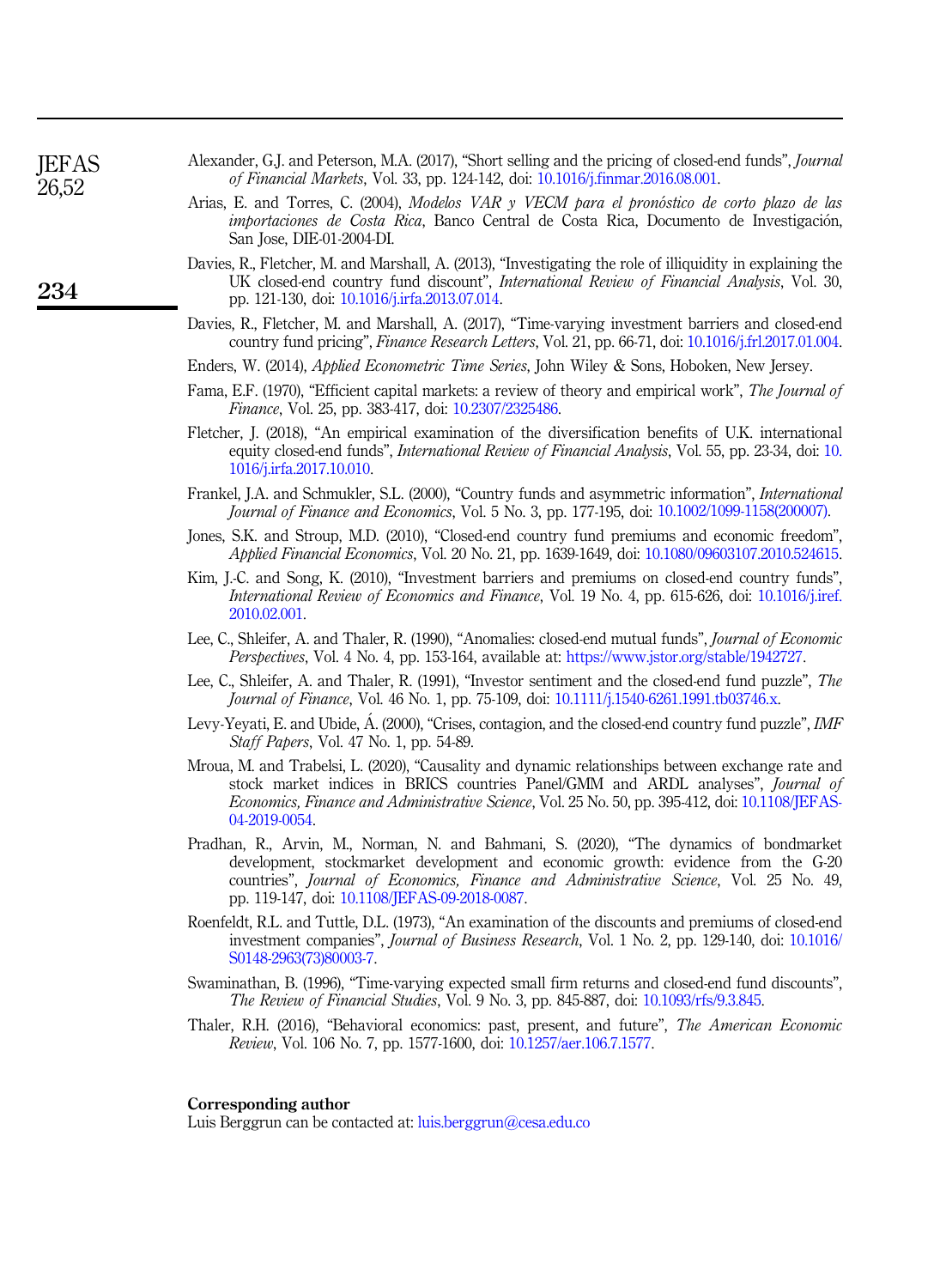<span id="page-13-0"></span>

Source(s): Own elaboration

model 1